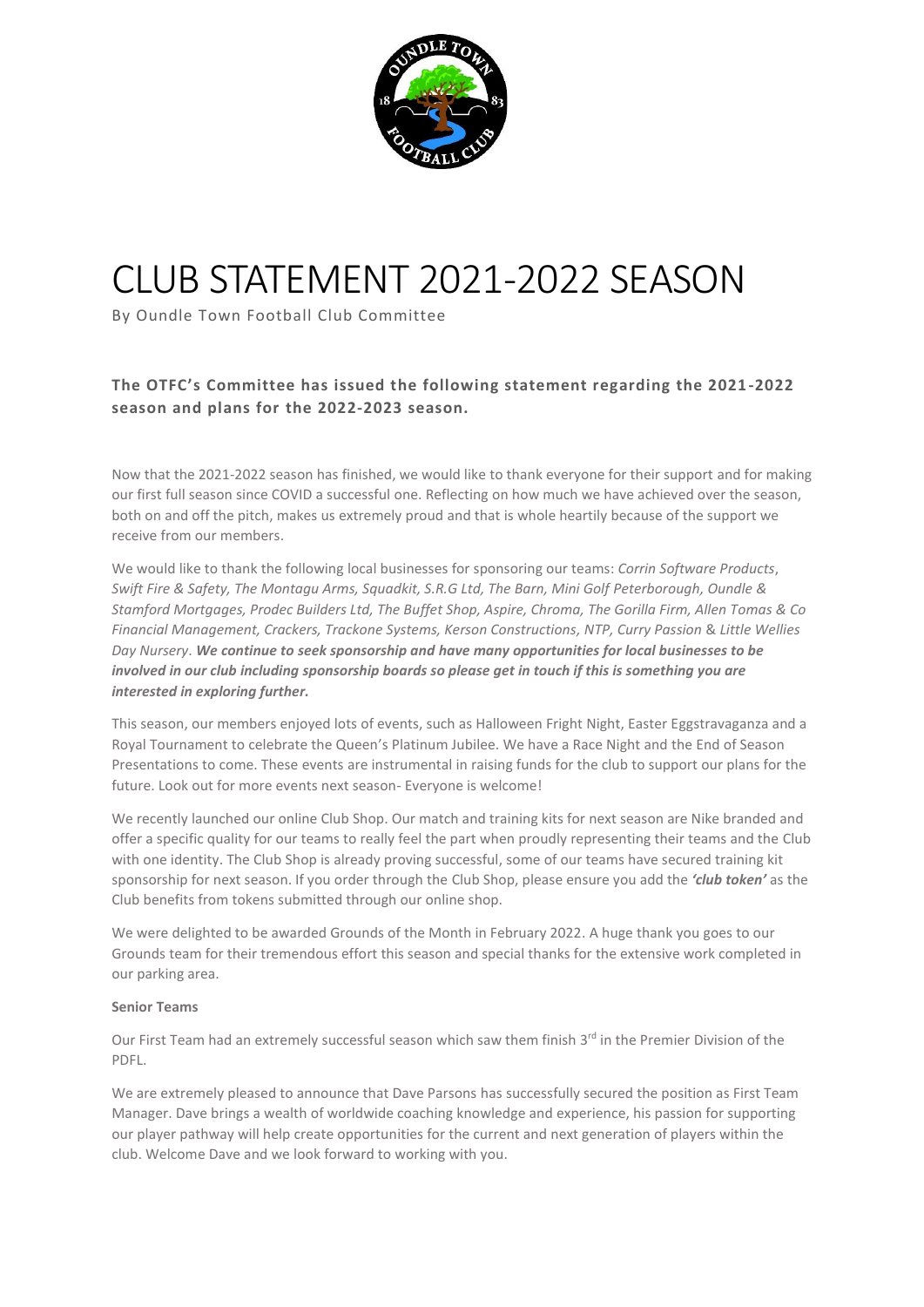To further strengthen our senior teams, we have a vacancy for a Senior Lead. This person will be responsible for ensuring we have competitive senior teams, including First, Reserves, U18s, Vets and Walking Football. If you are interested in being involved, please contact us.

Congratulations to the U18s who successfully finished 2<sup>nd</sup> place in the PYFL. We look forward to seeing what next season brings.

### **Youth Teams**

Within our youth teams we had many successes including the development of an U5s team. We also gained an established U6s team which has continued to grow. Our young teams are the future stars of the Club and we look forward to seeing them develop.

Well done to our U11 Whites and U11 Blacks for reaching the quarter finals of the Hereward Cup.

Congratulations to our U12s who have had a smashing season reaching the semi-finals of the County Cup and winning the PJAL in Division 4. Team spirit and positive coaching helped the team achieve their success. As they move up to Division 3, we have no doubt they will continue to be successful.

Congratulations to our U14s who were awarded 'The Fairplay Award'. This award is a recognition of exemplary behaviour that promotes the spirit of fair play and compassion in grassroots football. Well done!

#### **Ladies and Girls Teams**

Our ladies and girls teams have developed at an impressive rate this season. We now have five teams with over 80 female players and nine coaches. Together, our girls and ladies finished the season with an incredible training session with over 60 players joining in. A huge thank you goes to all the coaches who helped this run successfully.

The U13 girls and U11 girls teams have grown in confidence and the improvement over the past season has not gone unnoticed by league officials.

Our Ladies Walking Football Team improved through monthly league games this season, and we have exciting plans for next season, so keep an eye out for this. **If you are interested in getting involved in Women's Walking Football please contact us on** [vicechair.oundletownfc@outlook.com](mailto:vicechair.oundletownfc@outlook.com) .

With the addition of our U9 girls team we have been awarded a 2 star accreditation and next season we will continue with our plans to offer a female player pathway.

#### **Home Education**

Being an innovative club, we recognised an opportunity to create a Home Education program, this is the only one in the county. The program is fully supported by Northamptonshire FA and not only increases participation from school age children it provides an educational spin on football which is something we are incredibly proud of.

### **Plans for Next Season**

Off the pitch, support continues to grow. Our committee has expanded including the appointment of our Vice Chair, Sinade Livsey and Secretary, Rachael Smith. Chair, Cameron Holmes and Treasurer, Lisa Ward-Holmes continue within their roles. In addition to these vital committee roles, we have appointed an Events Lead, Diana Duffield and a Communications Lead, Kara Cox. Our Youth Teams Lead, Martin Niven and Ladies and Girls Teams Lead, Sinade Livsey will continue to support our many coaches and managers next season.

We are pleased to confirm our Bar Manager, Graham Holmes will continue to receive support from Claire and our Social Team Glynis and Kev, who have been instrumental in driving forward the social side of the Club with regular events such as Bingo.